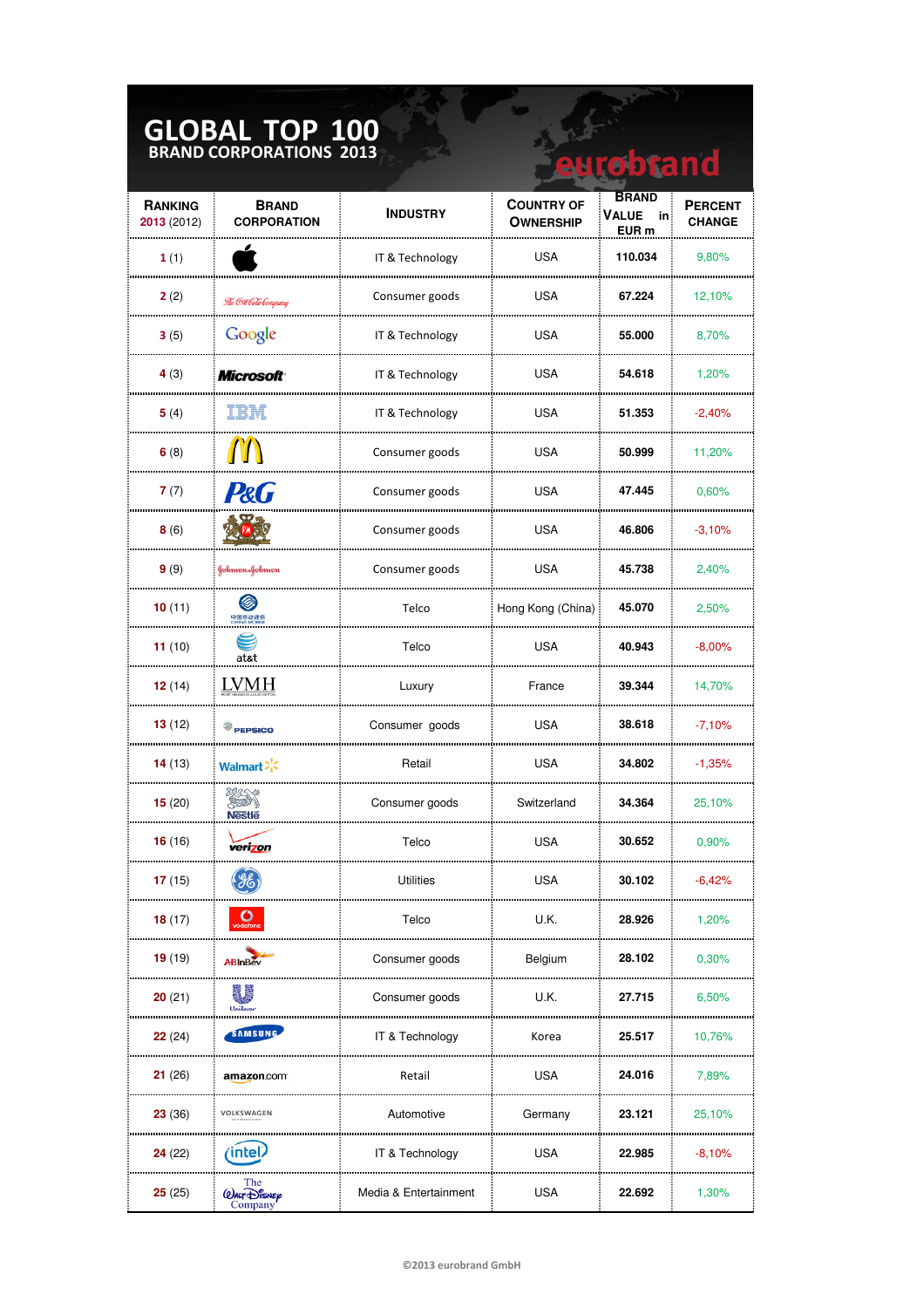| <b>GLOBAL TOP 100</b><br><b>BRAND CORPORATIONS 2013</b><br>robtand |                                                                                                                                        |                           |                                       |                                                 |                                 |
|--------------------------------------------------------------------|----------------------------------------------------------------------------------------------------------------------------------------|---------------------------|---------------------------------------|-------------------------------------------------|---------------------------------|
| <b>RANKING</b><br>2013 (2012)                                      | <b>BRAND</b><br><b>CORPORATION</b>                                                                                                     | <b>INDUSTRY</b>           | <b>COUNTRY OF</b><br><b>OWNERSHIP</b> | <b>BRAND</b><br>Value<br>in<br>EUR <sub>m</sub> | <b>PERCENT</b><br><b>CHANGE</b> |
| 26(27)                                                             | <b>CD</b>                                                                                                                              | Automotive                | Japan                                 | 22.221                                          | 0,00%                           |
| 27(31)                                                             | (O) NTT                                                                                                                                | Telco                     | Japan                                 | 21.156                                          | 9,60%                           |
| 28(32)                                                             |                                                                                                                                        | Consumer goods            | U.K.                                  | 20.562                                          | 9,00%                           |
| 29(40)                                                             | <b>DIAGEO</b>                                                                                                                          | Consumer goods            | U.K.                                  | 20.507                                          | 18,84%                          |
| 30(30)                                                             | بالمالة<br><b>CISCO</b>                                                                                                                | Telco                     | <b>USA</b>                            | 20.196                                          | 0,90%                           |
| 31(43)                                                             | <b>VELLS<br/>FARGO</b>                                                                                                                 | <b>Financial services</b> | USA                                   | 19.922                                          | 22,80%                          |
| 32(33)                                                             | ◆<br>中国建设银行                                                                                                                            | <b>Financial services</b> | China                                 | 19.580                                          | 4,11%                           |
| 33(38)                                                             | <b>BMW Group</b>                                                                                                                       | Automotive                | Germany                               | 19.212                                          | 5,30%                           |
| 34(37)                                                             | <b>D-BASF</b>                                                                                                                          | Industry                  | Germany                               | 18.895                                          | 2,80%                           |
| 35(55)                                                             | <b>Bank of America</b>                                                                                                                 | <b>Financial services</b> | USA                                   | 18.564                                          | 28,40%                          |
| 36(28)                                                             | Telefònica                                                                                                                             | Telco                     | Spain                                 | 18.083                                          | $-17,80%$                       |
| 37(29)                                                             | Prizer                                                                                                                                 | Pharma, Health & Biotech  | USA                                   | 18.060                                          | $-11,50%$                       |
| 38(34)                                                             | ORACLE <sup>®</sup>                                                                                                                    | IT & Technology           | USA                                   | 17.399                                          | $-6,60%$                        |
| 39(42)                                                             | Heineken Holding N.V.                                                                                                                  | Consumer goods            | NL.                                   | 17.372                                          | 6,80%                           |
| 40(41)                                                             | $\blacksquare$ $\blacksquare$ $\blacksquare$ $\blacksquare$ $\blacksquare$ $\blacksquare$ $\blacksquare$ $\blacksquare$ $\blacksquare$ | Telco                     | Germany                               | 17.160                                          | 0,90%                           |
| 41 (64)                                                            | citigroup                                                                                                                              | <b>Financial Services</b> | USA                                   | 16.782                                          | 26,10%                          |
| <b>42</b> (39)                                                     | <b>UNOVARTIS</b>                                                                                                                       | Pharma, Health & Biotech  | Switzerland                           | 16.709                                          | -4.50%                          |
| 43 (48)                                                            | DAIMLER                                                                                                                                | Automotive                | Germany                               | 16.630                                          | 4,10%                           |
| 44 (45)                                                            |                                                                                                                                        | Industry                  | Indien                                | 16.252                                          | 0,64%                           |
| 45 (49)                                                            | <b>BRITISH AMERICAN</b>                                                                                                                | Consumer goods            | U.K.                                  | 16.148                                          | 2,20%                           |
| 46 (46)                                                            | <b>ExconMobil</b>                                                                                                                      | Utilities                 | <b>USA</b>                            | 16.100                                          | $-0,30%$                        |
| 47(52)                                                             | HSBC <b>XX</b>                                                                                                                         | <b>Financial services</b> | U.K.                                  | 15.673                                          | 3,20%                           |
| 48 (51)                                                            | BOEING                                                                                                                                 | Industry                  | <b>USA</b>                            | 15.415                                          | 0.21%                           |
| 49 (61)                                                            | Red Bull                                                                                                                               | Consumer goods            | Austria                               | 15.283                                          | 9,70%                           |
| 50(53)                                                             | vivendi                                                                                                                                | Media & Entertainment     | France                                | 15.077                                          | 0,60%                           |

**The Company**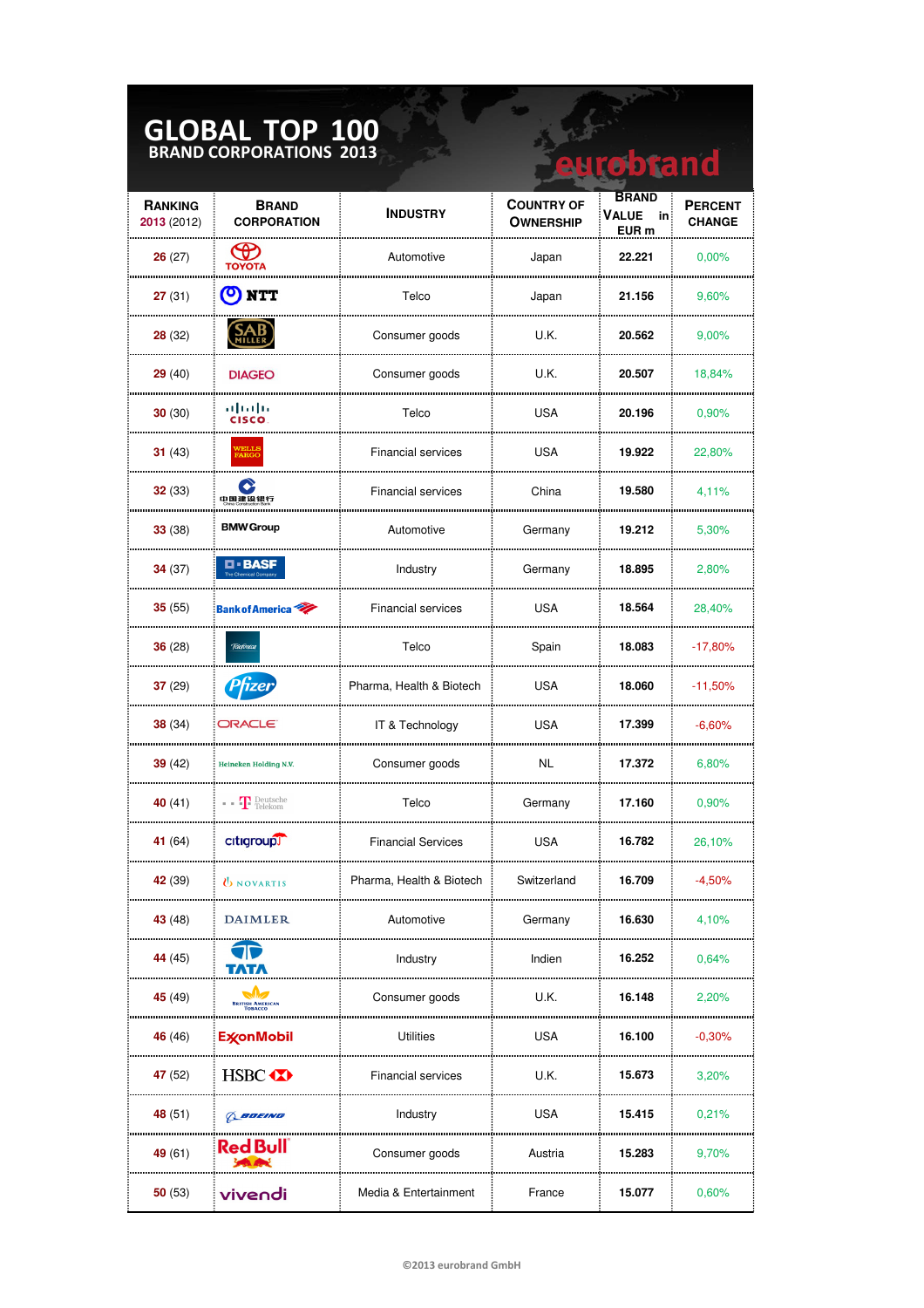## **GLOBAL TOP 100 BRAND CORPORATIONS 2013**

| <b>GLOBAL TOP 100</b><br><b>BRAND CORPORATIONS 2013</b><br><b>eurobrand</b> |                                    |                           |                                       |                                      |                                 |
|-----------------------------------------------------------------------------|------------------------------------|---------------------------|---------------------------------------|--------------------------------------|---------------------------------|
| <b>RANKING</b><br>2013 (2012)                                               | <b>BRAND</b><br><b>CORPORATION</b> | <b>INDUSTRY</b>           | <b>COUNTRY OF</b><br><b>OWNERSHIP</b> | <b>BRAND</b><br>VALUE<br>in<br>EUR m | <b>PERCENT</b><br><b>CHANGE</b> |
| 51(57)                                                                      | (4)中国农业银行                          | <b>Financial services</b> | China                                 | 14.878                               | 4,00%                           |
| 52 (47)                                                                     |                                    | Utilities                 | U.K.                                  | 14.832                               | $-7,70%$                        |
| 53(73)                                                                      | facebook                           | IT & Technology           | <b>USA</b>                            | 14.758                               | 28,80%                          |
| 54 (63)                                                                     | PetroChina                         | <b>Utilities</b>          | China                                 | 14.637                               | 8,40%                           |
| 55(59)                                                                      | Ford                               | Automotive                | <b>USA</b>                            | 14.209                               | 0,50%                           |
| 56 (50)                                                                     | <b>TESCO</b>                       | Retail                    | U.K.                                  | 14.195                               | $-8,20%$                        |
| 57 (44)                                                                     |                                    | IT & Technology           | USA                                   | 14.103                               | $-13,80%$                       |
| 58(71)                                                                      | ArcelorMittal                      | Industry                  | Indien                                | 14.006                               | 13,80%                          |
| 59(60)                                                                      | <b>MSKESSON</b>                    | Pharma, Health & Biotech  | <b>USA</b>                            | 13.825                               | $-2,00\%$                       |
| 60(56)                                                                      |                                    | Logistics                 | <b>USA</b>                            | 13.798                               | $-3,80%$                        |
| 61 $(35)$                                                                   |                                    | Durables                  | <b>USA</b>                            | 13.777                               | $-26,00\%$                      |
| 62(72)                                                                      | <b>VISA</b>                        | <b>Financial services</b> | <b>USA</b>                            | 13.235                               | 8,50%                           |
| 63(68)                                                                      | <b>BOSCH</b>                       | Durables                  | Germany                               | 13.011                               | 3,60%                           |
| 64 (67)                                                                     | sanofi äventis                     | Pharma, Health & Biotech  | France                                | 12.945                               | 2,30%                           |
| 65(69)                                                                      | GM                                 | Automotive                | <b>USA</b>                            | 12.661                               | 2,10%                           |
| 66 (68)                                                                     |                                    | Business services         | Germany                               | 12.329                               | 15,50%                          |
| 67(23)                                                                      | ICBC (B)                           | Financial services        | China                                 | 12.234                               | $-49,20%$                       |
| 68 (62)                                                                     | <b>Le</b> ftgroup                  | Telco                     | France                                | 12.184                               | $-10,00%$                       |
| 69(80)                                                                      | ĽORÉAL                             | Consumer goods            | France                                | 12.018                               | 9,40%                           |
| 70(75)                                                                      | Comcast.                           | IT & Technology           | <b>USA</b>                            | 11.825                               | 5,50%                           |
| 71(58)                                                                      | <b>MERICAN</b><br><b>EXPRES</b>    | <b>Financial servcies</b> | <b>USA</b>                            | 11.716                               | $-17,50%$                       |
| 72(77)                                                                      | <b>TOTAL</b>                       | Utilities                 | France                                | 11.604                               | 4,70%                           |
| 73(91)                                                                      | $\mathrm{D}{\mathrm{i}}$ or        | Luxury                    | France                                | 11.538                               | 8,90%                           |
| 74 (76)                                                                     |                                    | Retail                    | USA                                   | 11.355                               | 2,30%                           |
| 75(85)                                                                      | <b>IKEA</b>                        | Retail                    | Sweden                                | 11.275                               | 4,90%                           |